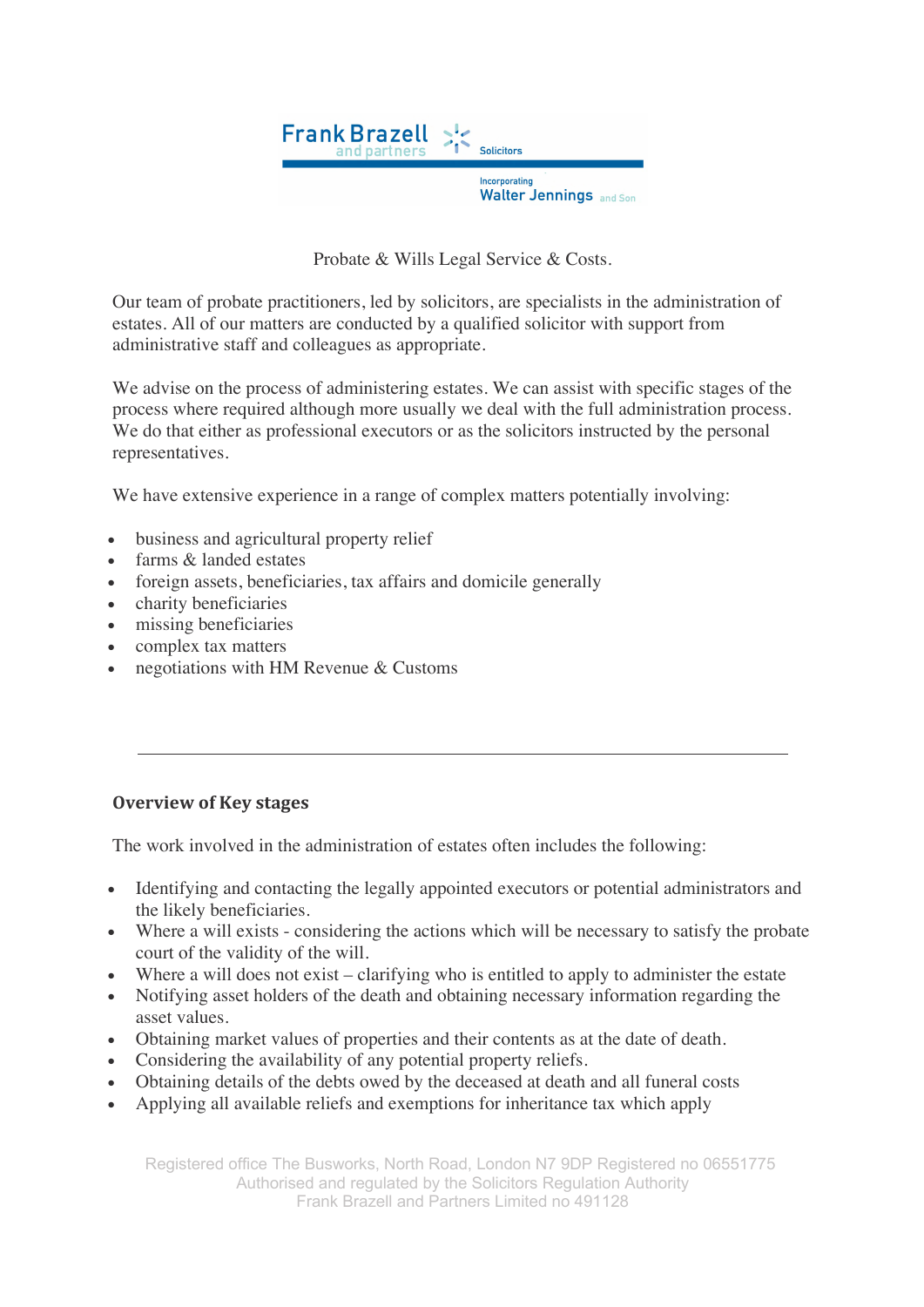- Considering the implications of discretionary trusts, their effect on the inheritance tax liability and actions which could be undertaken to maximise the reliefs and exemptions claimed.
- Completing the relevant HM Revenue & Customs inheritance tax forms and preparing tax calculations.
- Preparing the relevant statement of truth for executors/administrators
- Securing the release of funds or other assets to pay inheritance tax prior to the application for the grant.
- Submitting the appropriate application to the Probate Court.
- Obtaining the grant and advising when it has been issued.
- Settling of estate debts.
- Transferring any specifically gifted items to the named beneficiaries.
- Consider with the executors and residuary beneficiaries the transfer or encashment of holdings in any investment portfolio and transfer or sale of property involving consideration of the capital gains tax situation of the estate and the beneficiaries.
- Dealing with the assent of properties to trustees or to beneficiaries and registering as appropriate at the Land Registry.
- Collecting in of all the estate assets, e.g. closure of bank and building society accounts, encashment of premium bonds, arranging the transfer or sale of shareholdings.
- Negotiation with H M Revenue & Customs and potentially the District Valuer to finalise the figures on which inheritance tax is calculated.
- Arranging payment of any further tax payable.
- Undertaking bankruptcy searches for individual beneficiaries and arranging payment of legacies.
- Drafting documents to conclude discretionary trusts where this is the agreed way forward.
- Preparation of income tax returns for the administration period and date of death if applicable.
- Preparation of estate income certificates if any beneficiaries receive estate income.
- Preparation of the estate accounts and summaries as an ongoing process.

### **How long will it take?**

The work required varies significantly from for different estates. No two estates are the same.

The amount of work required depends on a number of factors. These can include but are not limited to the specific wishes of the deceased, the extent and nature of the assets involved and the work required to value, realise & distribute those assets.

By way of guidance:

- For simple estates where no property is involved it typically takes 6 to 12 months to fully complete the whole of the administration.
- For moderately complex estates it typically takes 1 to 2 years to fully complete the whole of the administration.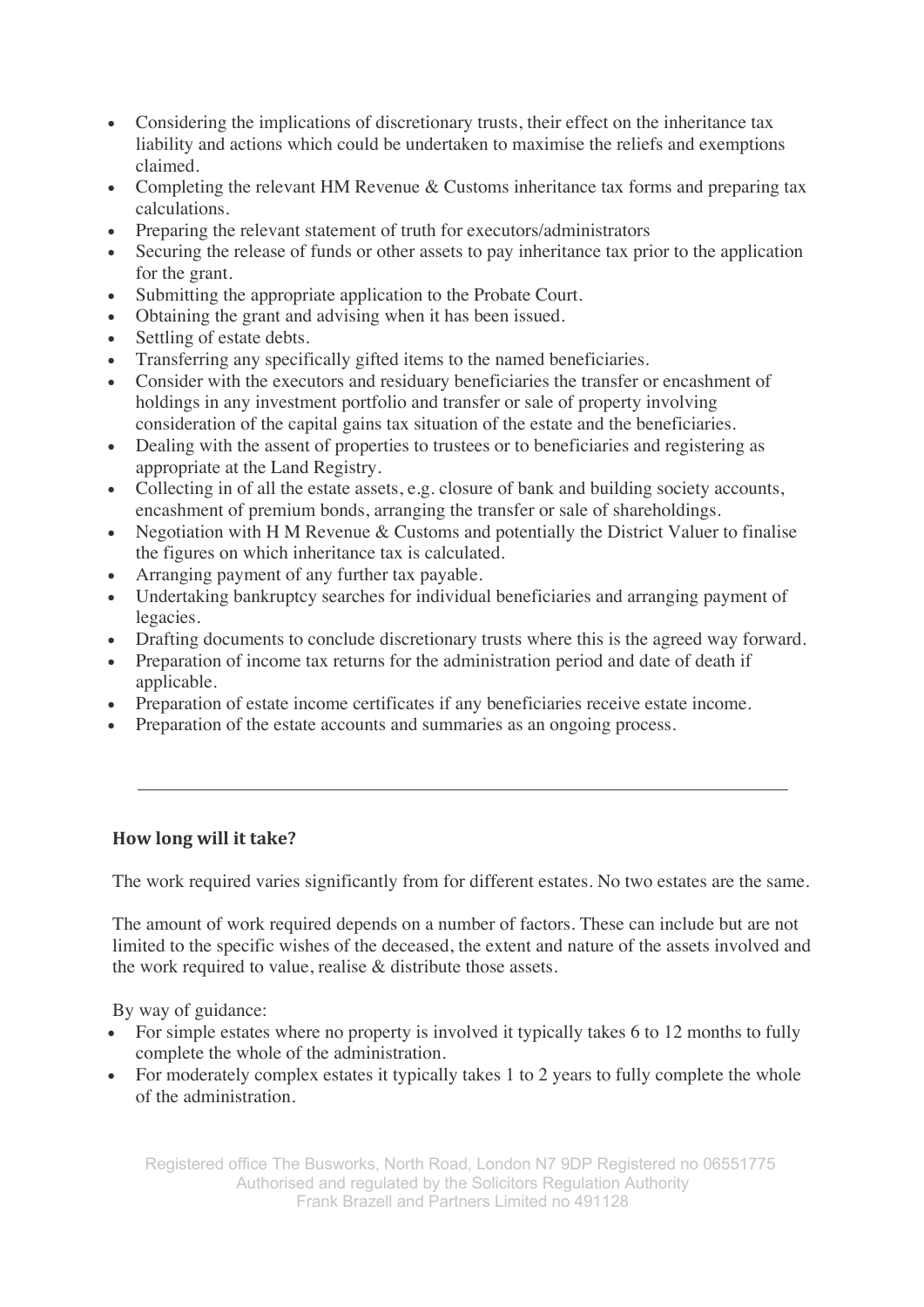• For complex estates involving property, trusts and complex taxation issues it will usually take more than 2 years to fully complete the whole of the administration.

Please remember that the time taken can be less, but it can also be considerably more. Our team will always strive to progress estate administration as expeditiously as possible in the individual circumstances that present at the time.

### **How much will it cost?**

Our fees are payable from the estate, not by the executors or administrators personally.

Our costs are based on hourly rates which reflect the experience, skills and qualification of the person conducting the work. Our hourly rates range from £120 to £300 per hour plus VAT.

The cost of any matter will be dictated by the hourly rate and the amount of time required to follow your instructions and complete the necessary work.

The actual cost of administering an estate will therefore vary significantly depending on the factors referred to above.

For example; the cost of administering an estate that includes complicated tax affairs, no will and significant assets both in the UK and abroad will be significantly more than those with a valid will leaving everything to a surviving partner.

The cost can be as little as approximately £1200 plus VAT and disbursements. In the case of complex estates costs can be measured in tens of thousands of pounds.

### **Factors that effect the cost estimate or fixed fee**

The following list is not exhaustive. We hope it provides an indication of the factors that may affect the costs of administration:

- the extent to which you intend to deal with part of the process yourself
- alterations to wills affecting validity
- missing, badly drafted or no will
- missing or deceased executors/beneficiaries
- capacity issues relating to executors and/or beneficiaries
- conflict between executors
- conflict between executors and beneficiaries
- the need to register death and arrange a funeral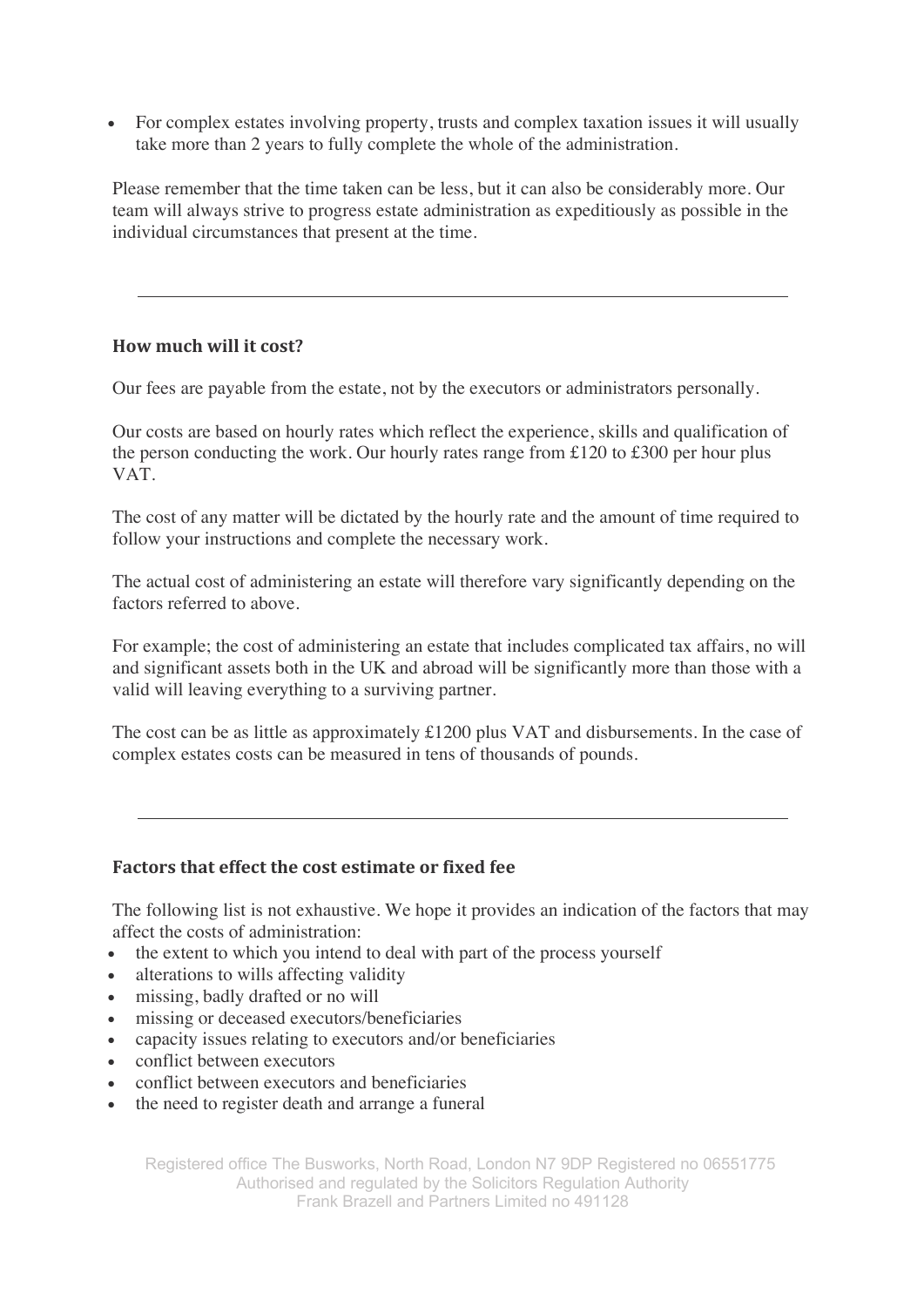- the need to visit property to collect valuables and paperwork
- arranging unoccupied property insurance
- missing share certificates
- complex research required to claim reliefs and exemptions for inheritance tax
- assets held outside of the UK
- existing trust funds in which the deceased has an interest
- capital gains tax considerations on sale of assets in the estate
- existing conditionally exempt property held by the deceased and claims to conditionally exempt items and the creation of heritage maintenance funds
- dealing with the sale or transfer of any property in the estate
- revaluing assets and dealing with appropriations
- advice on discretionary trusts
- negotiations with HM Revenue  $&$  Customs on the inheritance tax liability
- preparing and filing administration period income tax returns
- the existence of any business interests
- whether you want us to prepare detailed estate accounts detailing the assets and liabilities of the estate and all transactions thereafter until the estate is distributed

### **Our fees**

To provide you with an idea of likely fees we have set out some examples below.

### **Example One: Straightforward probate**

In circumstances involving:

- a valid original will with no issues about its validity
- one property registered at the Land Registry in the sole name of the deceased with no mortgage
- one bank with no more than two accounts in the sole name of the deceased
- some premium bonds and savings certificates held with National Savings & Investments
- no other assets either solely or jointly owned
- a spouse as the sole beneficiary
- no inheritance tax payable and the executors do not need to submit a full inheritance tax account to HM Revenue & Customs

Our fees can be expected to be in the range of £1,200 to £6,000 plus VAT and disbursements (see below) to obtain the grant of probate and fully administer the estate thereafter.

### **Example Two: Moderately complex probate**

In circumstances involving:

- the deceased being a widower
- a will which has no issues regarding its validity, and which contains specific gifts and cash legacies and then leaves 50% of residue to distant relatives and the remaining 50% to named charities
- two executors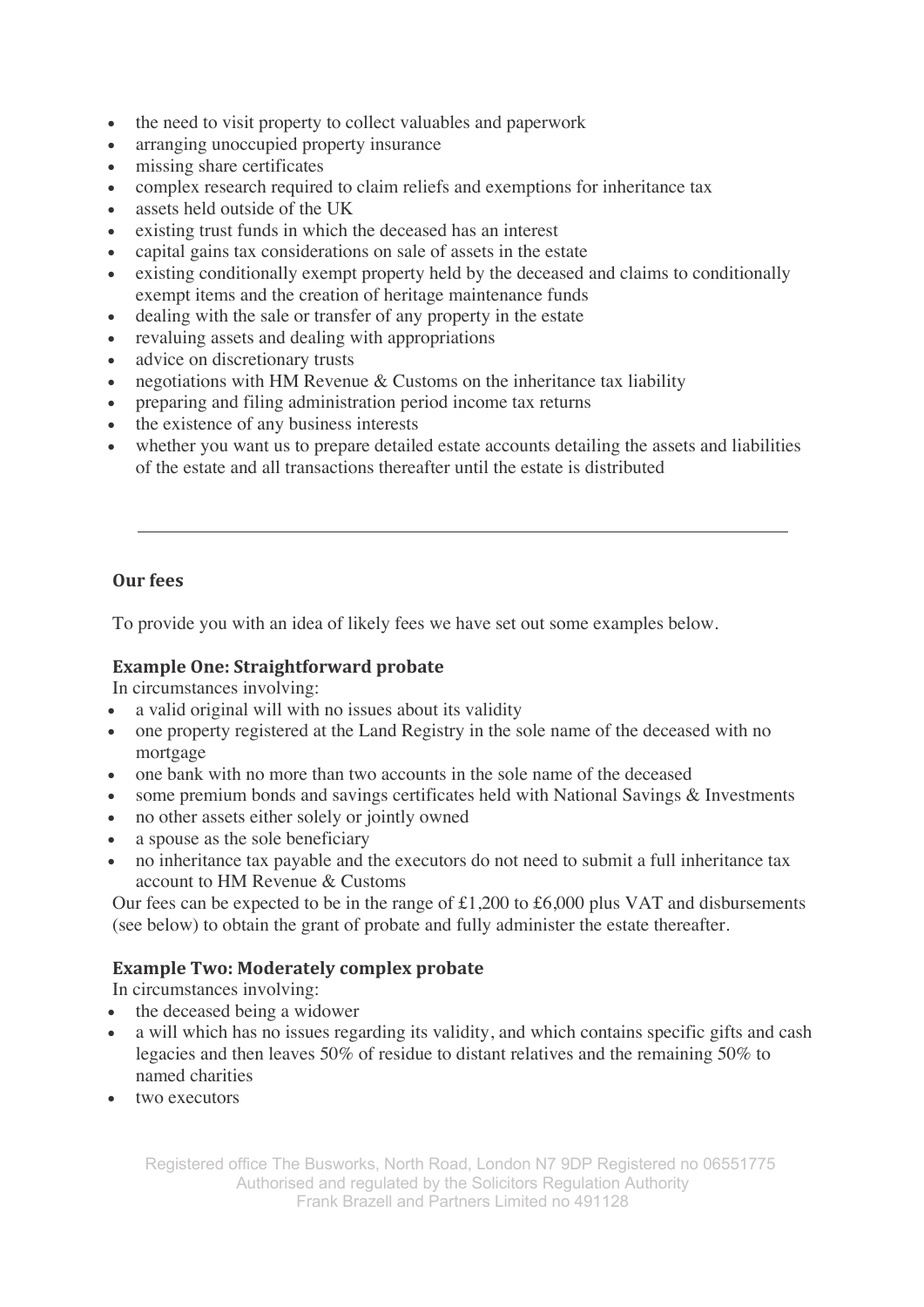- a large house in the country with 25 acres of land
- 2 accounts with one bank and up to 3 accounts with different building society accounts
- stocks and shares managed by a stockbroker
- lifetime gifts made by the deceased
- the specific gifts and cash legacies to up to 5 individuals and all being free of inheritance tax
- the estate is estimated to be of a value where inheritance tax is payable (although exemptions may be available) and the executors will need to submit a full inheritance tax account to HM Revenue & Customs

our fees can be expected to be in the range of £6,000 to £12,000 plus VAT and disbursements (see below) to obtain the grant of probate and fully administer the estate thereafter.

# **Example Three: Complex probate**

In circumstances involving:

- a will that contains alterations in pen which have not been initialled by the deceased or the witnesses
- more than two executors who live in different areas of the country or abroad
- the deceased being a widower but living with a long-term partner
- the deceased having more than 3 children by marriage
- a dispute between the long-term partner and the children
- Multiple properties one of which is rented to a business of which the deceased is a partner
- a large number of bank and building society accounts some of which require identification
- some valuable chattels
- complex lifetime gifts made by the deceased which need to be investigated and quantified
- stocks and shares which are all held in certificated form, some of the share certificates missing and dividend cheques being uncashed
- one or more trusts which need to be aggregated for the purposes of the inheritance tax calculation
- a large holding of premium bonds
- legacies to more than 8 individuals and more than 4 charities with the residuary estate left on discretionary trusts
- the estate is estimated to be of a value where inheritance tax is payable (although exemptions may be available) and the executors will need to submit a full inheritance tax account to HM Revenue & Customs

our fees can be expected to be in the range of £12,000 to £30,000 plus VAT and disbursements (see below) to obtain the grant of probate and fully administer the estate.

# **Disbursements**

Disbursements are costs related to your matter that are payable to third parties and are not included in our fee estimates. The disbursements normally payable include:

- the court fee payable when applying for a grant of representation this is currently  $£155$ plus 50p for each office copy requested but is due to be increased shortly and will be banded depending on the value of the estate
- bankruptcy-Land Charges Department searches (£2 per beneficiary)
- the fees payable for s27 Trustee Act notices placed in the London Gazette and a local newspaper to protect personal representatives against unexpected claims from unknown creditors – estimated at £170